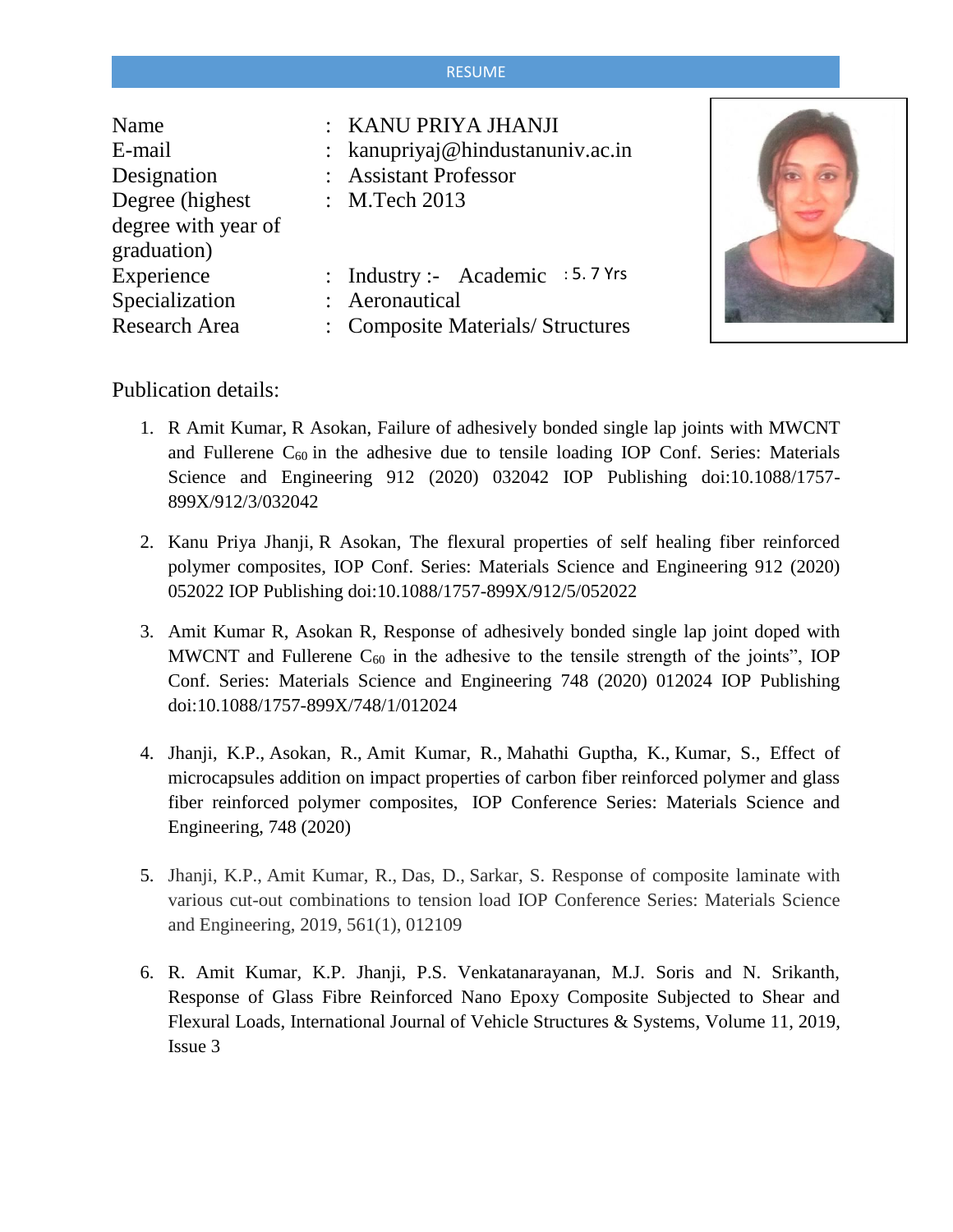## RESUME

- 7. K.P. Jhanji, R. Asokan, R.A. Kumar, S.S.P. Dhevi , K.M. Guptha and P. Chowdary, Effect of Healing Agent Filled Microcapsules on Tensile Strength of Glass Fibre Reinforced Epoxy Composite Laminate, International Journal of Vehicle Structures & Systems, Volume 11, 2019, Issue 3
- 8. R. Amit Kumar, R. Asokan, Kanu Priya Jhanji, Debajit Das, N. Vishnu Sai, Investigation of Tensile Properties of Carbon/Epoxy Composite Joints with and without Carbon Nano-Tubes, International Journal of Vehicle Structures and Systems, Volume 11, 2019, Issue 2.
- 9. Jhanji, K.P., Kumar, R.A., Likhith, P.V.N., Influence of circular and square cut-outs on fiber glass/epoxy composite laminate under tensile loading , International Journal of Engineering, Transactions A: Basics Vol 31, No. 1, 2018
- 10. Aditya Ashok Khemchandani, Kanu Priya Jhanji, R. Amit Kumar, NT Vyshaly, Strength and Failure Analysis of Carbon Fiber Reinforced Composite Laminate with Multiple Holes in Series, International Journal of Applied Engineering Research, ISSN 0973-4562, Vol. 10, No. 91 (2015)
- 11. Nitin Kumar R, Kanu Priya Jhanji, R. Amit Kumar, Probal Chowdary, Strength and Failure Analysis of Different Composite Laminates with a hole, International Journal of Applied Engineering Research, ISSN 0973-4562 Vol.10 No. 91 (2015)
- 12. Probal Chowdary, Kanu Priya Jhanji, R. Amit Kumar, Nitin Kumar R, Strength and Failure Analysis of Different Composite Laminates with Multiple Holes in Series, International Journal of Applied Engineering Research, ISSN 0973-4562 Vol.10 No. 91 (2015).
- 13. Aditya Ashok Khemchandani, KanuPriya Jhanji, R. Amit Kumar, NT Vyshaly, Strength and Failure Analysis of Carbon Fiber Reinforced Composite Laminate with a hole, International Journal of Applied Engineering Research, ISSN 0973-4562 Vol.10 No. 91 (2015)
- 14. V. Dinesh Babu, Kanu Priya Jhanji and K. Ramajeyathilagam, Failure Analysis of Various Composites Subjected to Pin Load, International Journal of Mines, Metals and Fuels, ISSN No. 00222755, Vol 1, June 2015

Conference attended/organized: